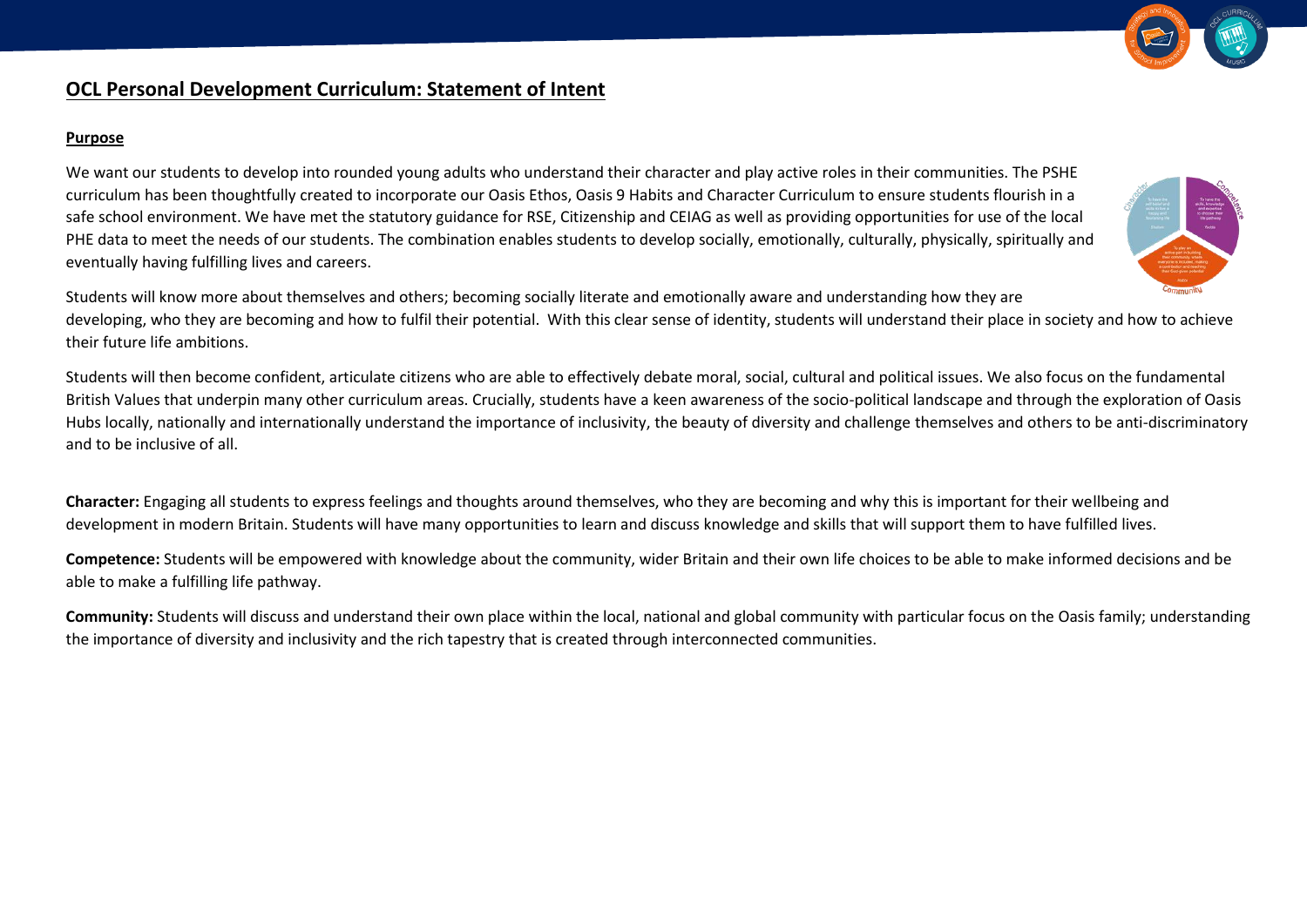

#### **Core Concepts**

The PSHE curriculum has been carefully designed to ensure that knowledge topics are age appropriate and develop over time building upon previous understanding and different situational contexts.

Broadly, our core concepts are:

Love and Relationships (RSE): Students will develop knowledge and understanding of different types of relationships within our society, understanding the difference between a healthy and unhealthy relationship, the legalities of many actions within and after the end of relationships and how to manage different types of relationships effectively to ensure there are positive relationships. They will have various opportunities to apply their expanding body of knowledge to real-life situations. This will ensure that students are able to successfully navigate their own relationships over the course of their lives.

**Citizenship:** Students will develop their knowledge and understanding of the various components of the political landscape, different laws that are pertinent to themselves and others within a society, the purpose of the monarchy, a democracy and voting to be equipped to make informed political decisions. They will have various opportunities to apply their expanding body of knowledge to real-life situations. This will ensure students are well informed and engage with political discourse and are able to become active citizens in their own local, national and global communities.

**Self - Care:** Students will gain a knowledge and understanding of how to look after their physical and mental health, they will examine the issues of drugs, alcohol, STDs and contraception, exercise, nutrition, dental health as well as supporting mental health and finding supporting. Additionally, this explores financial literacy, keeping safe in the digital age and managing high stress situations, for example, exams and revision. They will have various opportunities to apply their expanding body of knowledge to reallife situations. This will ensure students have the tools to make well informed decisions that lead to healthy lives.

**CEIAG and Employability:** Students will gain a knowledge and understanding of a range of employability skills required to be successful in the workplace as well as examining different pathways Post-16 including apprenticeships, T-Levels, A-Levels and University. They will have various opportunities to apply their expanding body of knowledge to real-life situations. This will enable students to consider a range of educational and work related options in the future which will allow them to make informed decisions about their future pathways.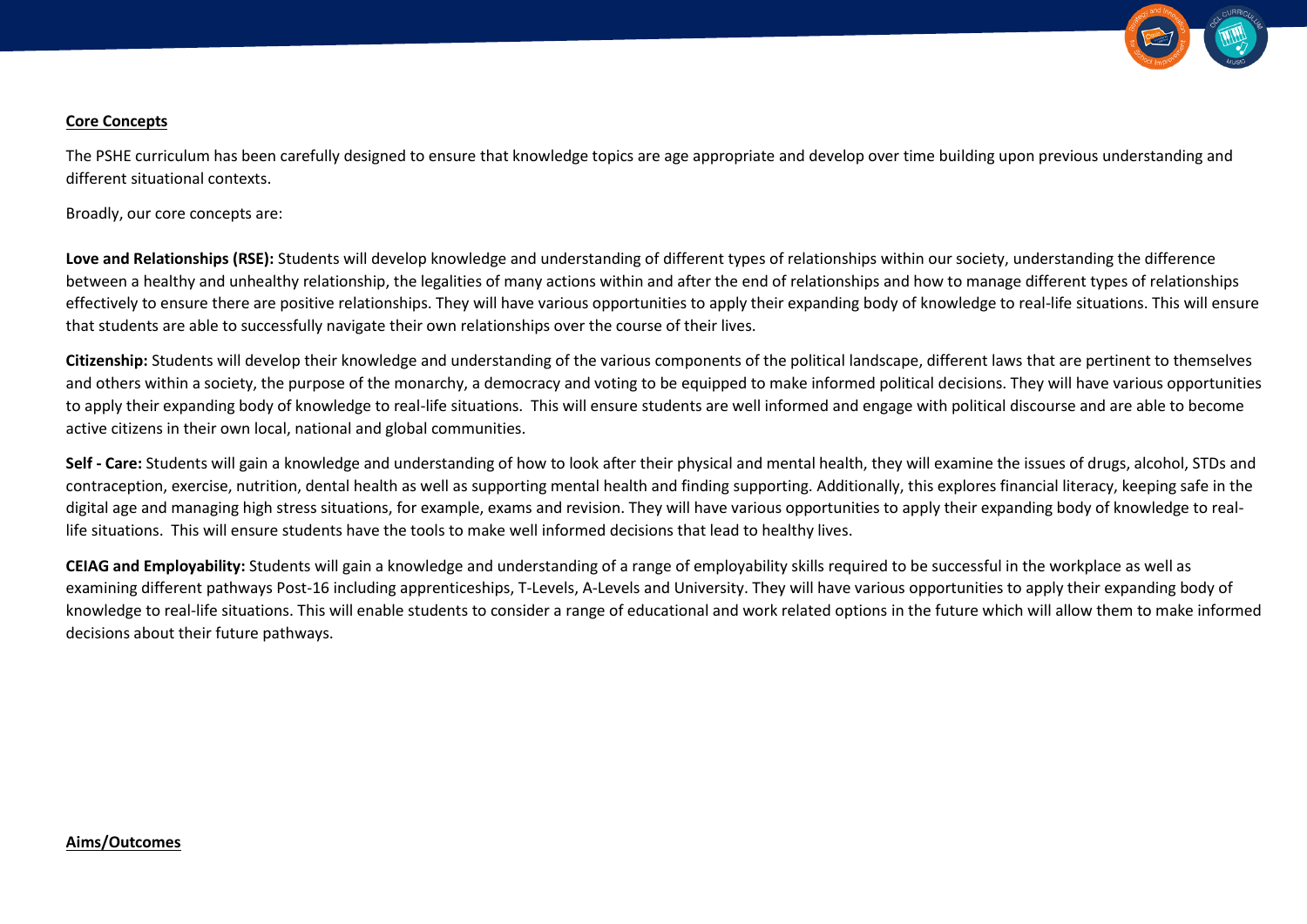

Through this curriculum we will achieve the following outcomes:

#### **To develop students' character and understanding of who they are becoming:**

- Developing students' self-awareness and the importance of a clear sense of identity
- Challenging the issues that may affect identity including peer pressure, bullying, prejudice, radicalisation and extremism
- To become active citizens with the desire and skills to develop their local, national and global communities

### **To equip students with knowledge that will promote their physical and mental wellbeing enabling them to flourish:**

- Know the signs and symptoms of different physical and mental health conditions and be able to effectively seek support
- Understanding the dangers of using / misusing drugs, alcohol, smoking and vaping and where to seek support
- Understanding healthy and unhealthy relationships and where to seek support
- Understanding the law in regard to equality, inclusivity, prejudice and discrimination and how these impact on themselves and others

### **To equip students with knowledge and skills to make informed decisions that will lead to fulfilling lives and careers:**

- Understanding the different pathways that are available to them and which will enable them to be successful
- Understanding and developing the different employability skills that will support with success in education and the workplace
- Understanding the political landscape to enable informed political decisions based on evidence and knowledge of politics
- Understanding how and why managing online identities are important and the potential consequences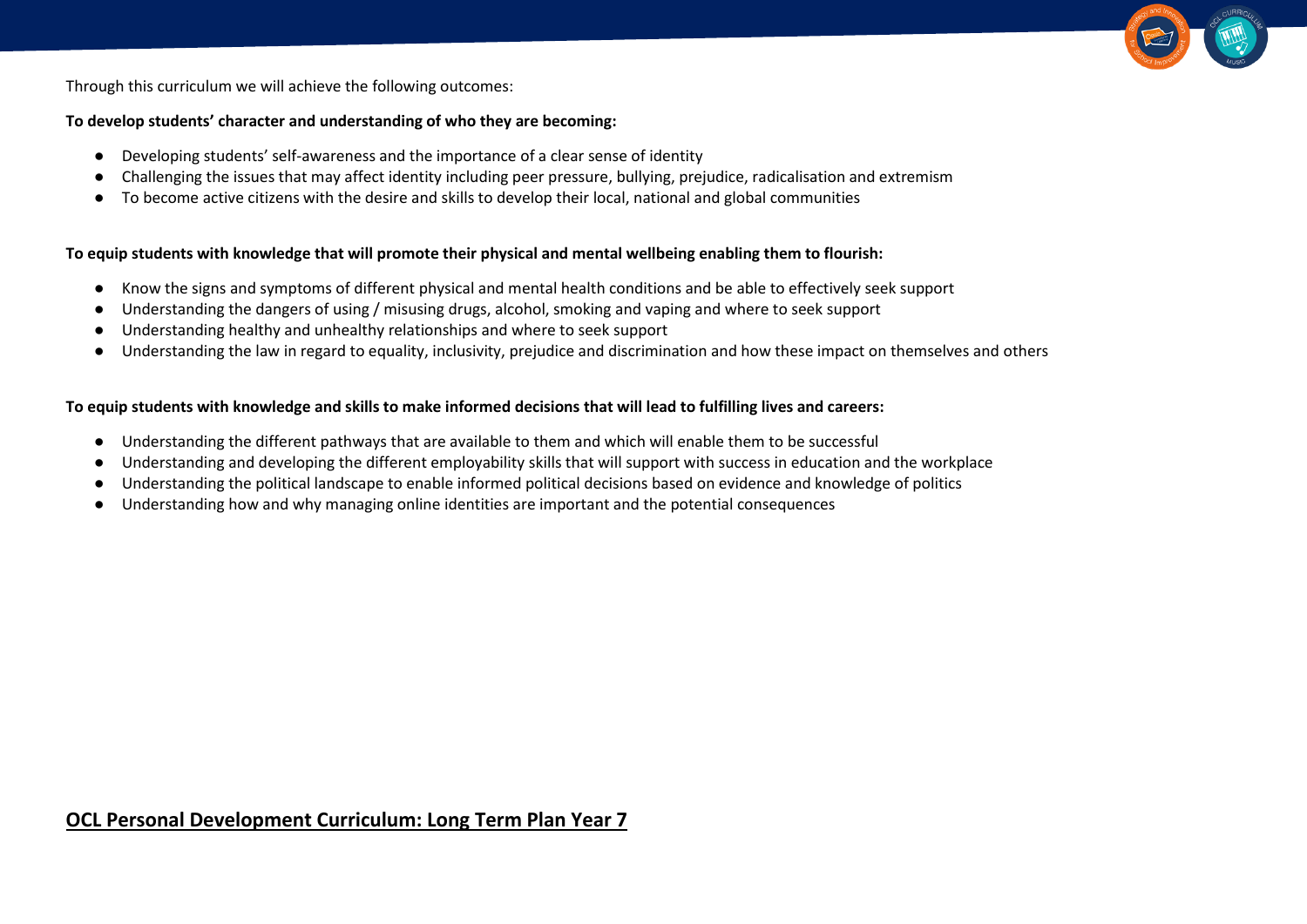

In Year 7, the Personal Development curriculum is foundational and primarily focused on the knowledge and skills students will need to successfully transition between primary and secondary school. It also provides the basis for exploration of topics in more detail in later year groups. Students are initially introduced to the Oasis Ethos and Oasis 9 Habits to support with the understanding of the key ideals that are held across the Oasis trust. This is built upon to cover key transitional issues including making friends and recognising positive friendships, peer pressure and bullying as well as identifying positive and negative mental health and how to maintain positive mental health. Additionally, it examines physical health transitions and recaps RSE from KS2 as well as expanding to include other areas of importance such as dental hygiene. These are key areas of focus in a post-covid world due to emerging PHE data. In accordance with the Gatsby Benchmarks, students are introduced to the careers curriculum through 'employable me' which begins to examine the different skills that they have and need to develop in order to be successful in later academic years and especially in the workplace.

| <b>YEAR 7</b> | <b>Autumn 1</b>                                                                                                                                                                                                                                                                                                                                                        | Autumn 2                                                                                                                                                                                                                                                                                                                                                         | <b>Spring 1</b>                                                                                                                                                                                                                                                                                                                                                                                                                                                                                                                                                                             | <b>Spring 2</b>                                                                                                                                                                                                                                                                                                                                                                                                                                                                                                                                                                           | <b>Summer 1</b>                                                                                                                                                                                                                                                                                                                                                                                                                                                   | <b>Summer 2</b>                                                                                                                                                                                                                                                                                                                                   |
|---------------|------------------------------------------------------------------------------------------------------------------------------------------------------------------------------------------------------------------------------------------------------------------------------------------------------------------------------------------------------------------------|------------------------------------------------------------------------------------------------------------------------------------------------------------------------------------------------------------------------------------------------------------------------------------------------------------------------------------------------------------------|---------------------------------------------------------------------------------------------------------------------------------------------------------------------------------------------------------------------------------------------------------------------------------------------------------------------------------------------------------------------------------------------------------------------------------------------------------------------------------------------------------------------------------------------------------------------------------------------|-------------------------------------------------------------------------------------------------------------------------------------------------------------------------------------------------------------------------------------------------------------------------------------------------------------------------------------------------------------------------------------------------------------------------------------------------------------------------------------------------------------------------------------------------------------------------------------------|-------------------------------------------------------------------------------------------------------------------------------------------------------------------------------------------------------------------------------------------------------------------------------------------------------------------------------------------------------------------------------------------------------------------------------------------------------------------|---------------------------------------------------------------------------------------------------------------------------------------------------------------------------------------------------------------------------------------------------------------------------------------------------------------------------------------------------|
| <b>Title</b>  | <b>Relationships</b>                                                                                                                                                                                                                                                                                                                                                   | Citizenship I                                                                                                                                                                                                                                                                                                                                                    | Self-Care I<br>(Physical and Mental)                                                                                                                                                                                                                                                                                                                                                                                                                                                                                                                                                        | Self-Care II<br>(Physical and E-Safety)                                                                                                                                                                                                                                                                                                                                                                                                                                                                                                                                                   | <b>Employable Me</b>                                                                                                                                                                                                                                                                                                                                                                                                                                              | <b>Citizenship II</b>                                                                                                                                                                                                                                                                                                                             |
|               | Understand the<br>impact of change on<br>emotions and develop<br>strategies to manage<br>change.<br>Understanding<br>friendships and good<br>relationships.<br>Develop the skills of<br>active listening, clear<br>communication,<br>negotiation and<br>compromise.<br>Develop conflict<br>management skills<br>and strategies to<br>reconcile after<br>disagreements. | Introduction to what<br>the government is,<br>the role of<br>parliament,<br>government and<br>Monarch.<br>The operation of<br>Parliament, including<br>voting and elections,<br>and the role of<br>political parties<br>Understanding the<br>role of MPs.<br>Alternative ways to<br>participate in<br>democracy including<br>e-petitions and<br>pressure groups. | Important of physical<br>hygiene e.g. washing daily<br>and regular hand washing,<br>dental hygiene<br><b>Menstruation and health</b><br>$\bullet$<br>menstruation<br>Describing what it means to<br>$\bullet$<br>have good mental health<br>and what poor mental<br>health may look like<br>Managing loss, separation,<br>$\bullet$<br>divorce and bereavement<br>and how to manage these<br>emotions<br>Strategies for managing<br>$\bullet$<br>these and accessing<br>support.<br>Understanding where to<br>$\bullet$<br>seek support in school and<br>wider society for mental<br>health | Strategies for keeping safe in<br>the local environment or<br>unfamiliar places including<br>road safety.<br>How to get help in an<br>emergency and perform<br>basic first aid, including<br>cardio-pulmonary<br>resuscitation (CPR)<br>Identifying what alcohol is<br>$\bullet$<br>and explaining an unhealthy<br>relationship with alcohol is<br>Information about alcohol,<br>nicotine, vaping and other<br>legal substances.<br>How to identify risk and<br>$\bullet$<br>manage personal safety in<br>increasingly independent<br>situations, including online<br><i>i.e</i> Grooming | Some topics will be delivered<br>by the University of Surrey.<br>Be able to set realistic yet $\bullet$<br>$\bullet$<br>ambitious targets and<br>goals.<br>Exploring the influence of<br>$\bullet$<br>role models<br>To review their strengths,<br>$\bullet$<br>interests, skills, qualities<br>and values and how to<br>develop them.<br>Develop skills and<br>attributes that employers<br>value including<br>organisation, time<br>management and<br>teamwork. | Understanding of<br>Human Rights<br>Introduction to The<br><b>United Nations</b><br>Convention on the<br>Rights of the Child<br>Relative and<br>absolute poverty.<br>Examining different<br><b>Oasis communities</b><br>locally, nationally<br>and internationally<br>Providing students to<br>$\bullet$<br>participate in Active<br>Citizenship. |

## **OCL Personal Development Curriculum: Long Term Plan Year 8**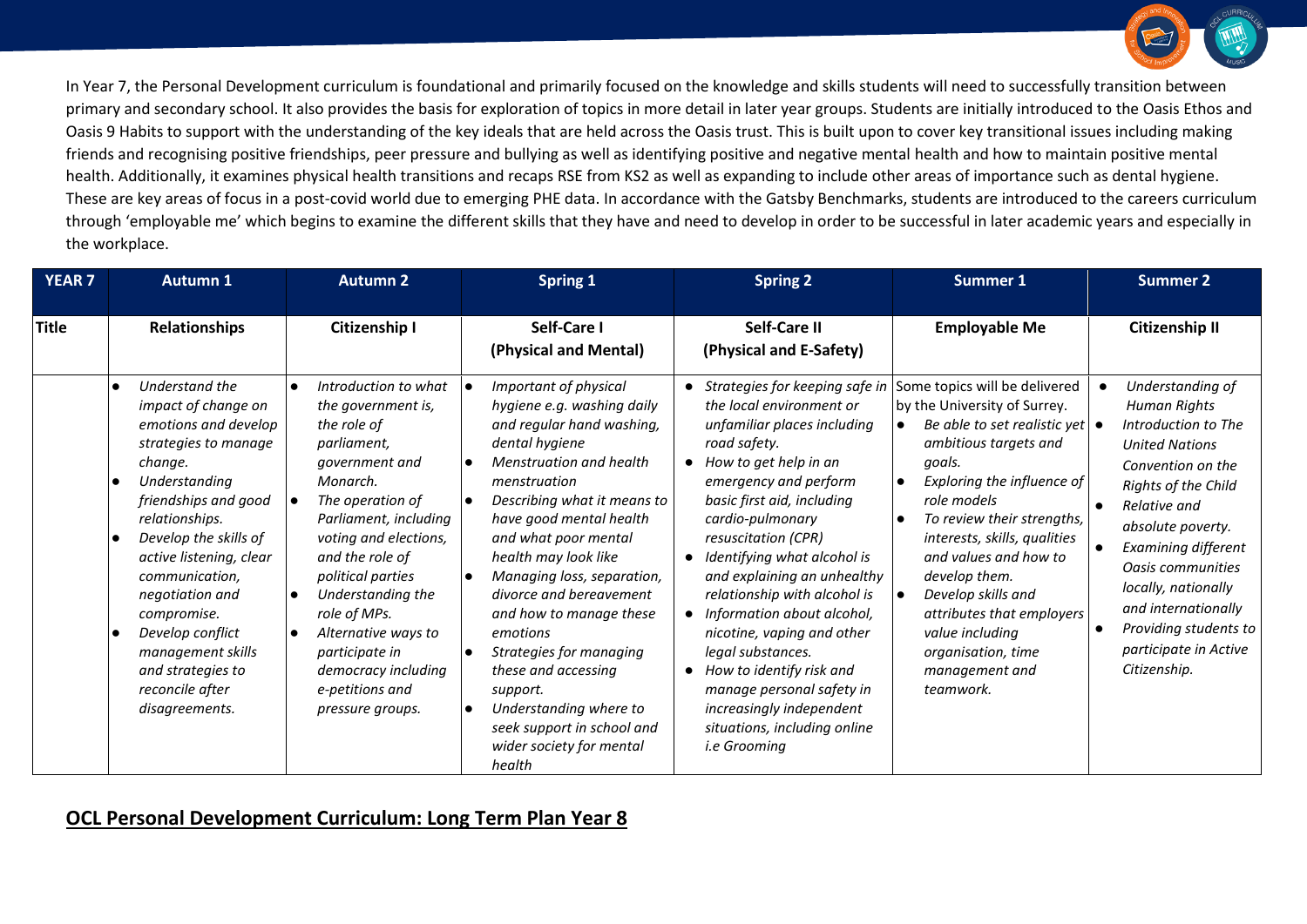

| YEAr <sub>8</sub> | <b>Autumn 1</b>                                                                                                                                                                                                                                                                                                                                                                                                                                                                                                                                                                                                                                                                            |                                                               | <b>Autumn 2</b>                                                                                                                                                                                                                                                                                                                                                                                                                                                                                                                                                                                                                                                                            | <b>Spring 1</b>                                                                                                                                                                                                                                                                                                                                                                                                                                                                                                                                                                                                                                                                                                                    |     | <b>Spring 2</b>                                                                                                                                                                                                                                                                                                                                                                                                                                                                                                                                                                                                                                                                                |           | <b>Summer 1</b>                                                                                                                                                                                                                                                                                                                                                                                                                                                                                                                                                                                 | <b>Summe</b>                                                                                                                                                                                                                                                                                                                                                                                                                                                                                                      |  |
|-------------------|--------------------------------------------------------------------------------------------------------------------------------------------------------------------------------------------------------------------------------------------------------------------------------------------------------------------------------------------------------------------------------------------------------------------------------------------------------------------------------------------------------------------------------------------------------------------------------------------------------------------------------------------------------------------------------------------|---------------------------------------------------------------|--------------------------------------------------------------------------------------------------------------------------------------------------------------------------------------------------------------------------------------------------------------------------------------------------------------------------------------------------------------------------------------------------------------------------------------------------------------------------------------------------------------------------------------------------------------------------------------------------------------------------------------------------------------------------------------------|------------------------------------------------------------------------------------------------------------------------------------------------------------------------------------------------------------------------------------------------------------------------------------------------------------------------------------------------------------------------------------------------------------------------------------------------------------------------------------------------------------------------------------------------------------------------------------------------------------------------------------------------------------------------------------------------------------------------------------|-----|------------------------------------------------------------------------------------------------------------------------------------------------------------------------------------------------------------------------------------------------------------------------------------------------------------------------------------------------------------------------------------------------------------------------------------------------------------------------------------------------------------------------------------------------------------------------------------------------------------------------------------------------------------------------------------------------|-----------|-------------------------------------------------------------------------------------------------------------------------------------------------------------------------------------------------------------------------------------------------------------------------------------------------------------------------------------------------------------------------------------------------------------------------------------------------------------------------------------------------------------------------------------------------------------------------------------------------|-------------------------------------------------------------------------------------------------------------------------------------------------------------------------------------------------------------------------------------------------------------------------------------------------------------------------------------------------------------------------------------------------------------------------------------------------------------------------------------------------------------------|--|
| <b>Title</b>      | <b>Relationships</b>                                                                                                                                                                                                                                                                                                                                                                                                                                                                                                                                                                                                                                                                       |                                                               | Self-Care I                                                                                                                                                                                                                                                                                                                                                                                                                                                                                                                                                                                                                                                                                | Citizenship                                                                                                                                                                                                                                                                                                                                                                                                                                                                                                                                                                                                                                                                                                                        |     | Love and Relationships                                                                                                                                                                                                                                                                                                                                                                                                                                                                                                                                                                                                                                                                         |           | Self-Care II                                                                                                                                                                                                                                                                                                                                                                                                                                                                                                                                                                                    | <b>Employable Me</b>                                                                                                                                                                                                                                                                                                                                                                                                                                                                                              |  |
|                   | Linking to Year 7 and the<br>Oasis Ethos to be able to<br>describe what respect is<br>and how we can be<br>respectful in all types of<br>situations including when<br>we disagree with others<br>Students should be able to<br>describe inequalities in<br>society and how the<br>Equalities Act 2021 is in<br>place to prevent damaging<br>in modern Britain<br>Students should be able to<br>describe where they can<br>seek support in school and<br>wider society where they<br>believe that there are<br>inequalities<br>Students should examine<br>elements within politics<br>that try to create a fairer<br>society evaluating how<br>effectively these create a<br>fairer society | $\bullet$<br>$\bullet$<br>$\bullet$<br>$\bullet$<br>$\bullet$ | To understand how we<br>are all unique;<br>Strategies to build self-<br>confidence and self-<br>esteem.<br>Understanding how the<br>impact that media and<br>social media can have on<br>how people think about<br>themselves and express<br>themselves, including<br>regarding body image,<br>physical and mental<br>health including body<br>dysmorphia in men and<br>women and where to seek<br>support<br>Identifying the difference<br>legal and illegal drugs<br>Identification of the<br>problems of legal highs<br>and prescription<br>substances<br>The causes and triggers<br>for unhealthy coping<br>strategies, such as self-<br>harm and eating<br>disorders, and the need to | $\bullet$ What is identity? Being able $\bullet$<br>to discuss personal identity<br>and what contributes to<br>who we are (e.g. ethnicity,<br>family, gender, faith,<br>culture, hobbies,<br>likes/dislikes)<br>• The similarities, differences<br>and diversity among people<br>of different race, culture,<br>ability, sex, gender identity<br>including the difference<br>between biological sex,<br>gender identity and sexual<br>orientation and age<br>• What is a community? Why<br>are these important?<br>• What does it mean to be<br>British in the 21st Century?<br>$\bullet$ Understanding<br>radicalisation, extremism<br>and fundamentalism and<br>identifying what features<br>may be linked and contact<br>online | ∣ ● | Understanding how<br>everyday things affect<br>feelings and the<br>importance of expressing<br>feelings<br>Providing students with a<br>varied vocabulary to use<br>when talking about<br>feelings; about how to<br>express feelings in<br>different ways;<br>Setting personal<br>boundaries within<br>friendships and wider<br>relationships (including<br>online)<br>That sharing and viewing<br>indecent images of<br>children (including those<br>created by children) is a<br>criminal offence which<br>carries severe penalties<br>including jail.<br>· Identifying emotions in a<br>relationship and post-<br>break up effectively and<br>explaining the difficulty in<br>a digital era | $\bullet$ | • How to protect my<br>identity online<br>including being able<br>to distinguish between<br>content which is<br>publicly and privately<br>shared<br>• Gambling hooks linked<br>to online gaming i.e'<br>Social media-Too<br>much screen time?<br>The importance of<br>sleep and strategies to<br>maintain good quality<br>sleep linked to Mental<br>Health.<br>E-Safety: Staying safe<br>online including<br>where to get support.<br>How to recognise<br>online grooming in<br>different forms, e.g. in<br>relation to sexual or<br>financial exploitation,<br>extremism and<br>radicalisation | • Describing stereotypical<br>expectations and<br>explaining how to<br>respectfully challenging<br>them<br>• Explore different types and<br>patterns of work, including<br>employment, self-<br>employment and voluntary<br>work; that everyone has a<br>different pathway through<br>life, education and work<br>• Exploring different work<br>roles and career pathways,<br>including clarifying their<br>own early aspirations<br>• Developing the skills and<br>qualities required to<br>engage in enterprise |  |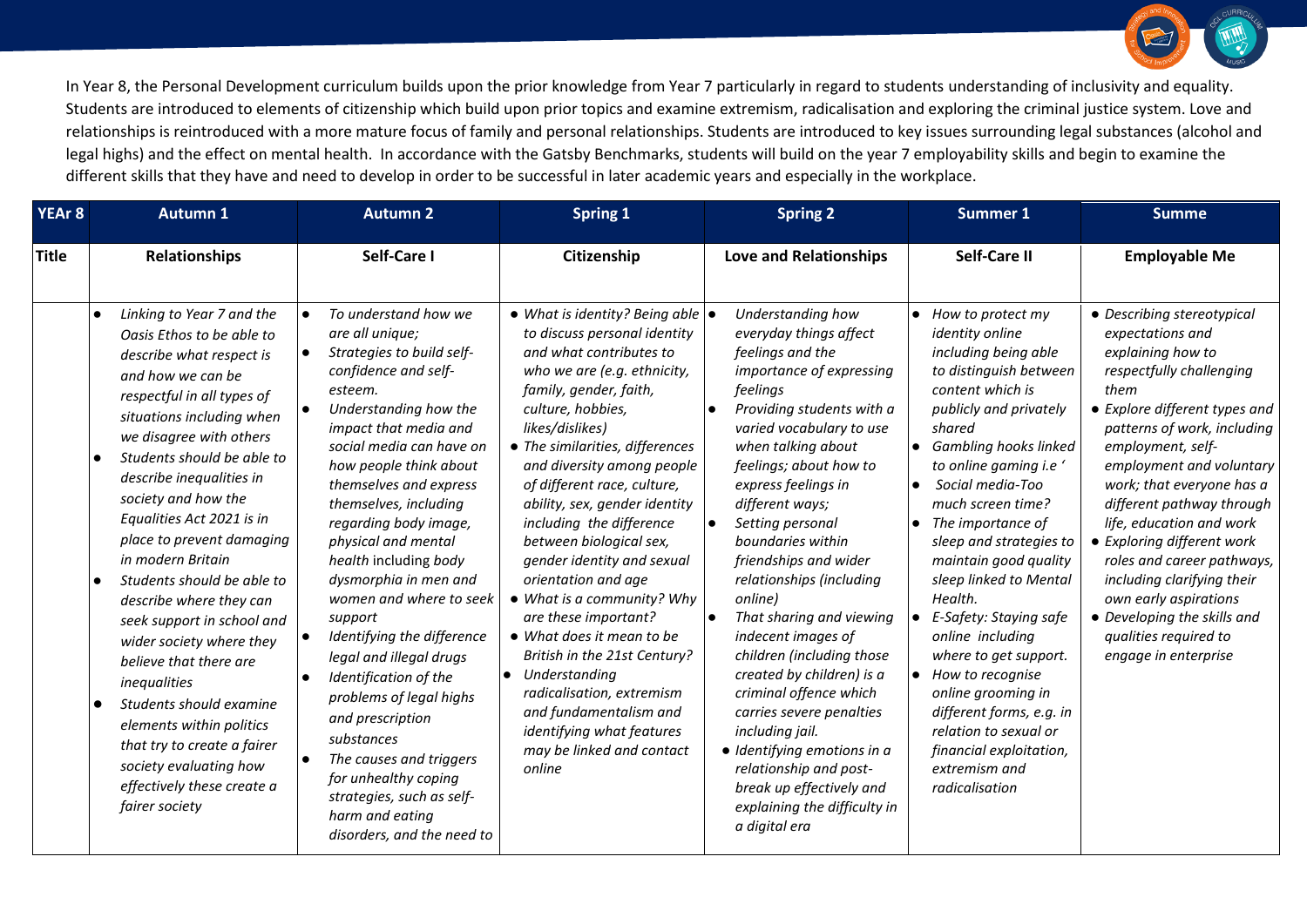|  | seek help for themselves<br>or others as soon as<br>possible |  |  |
|--|--------------------------------------------------------------|--|--|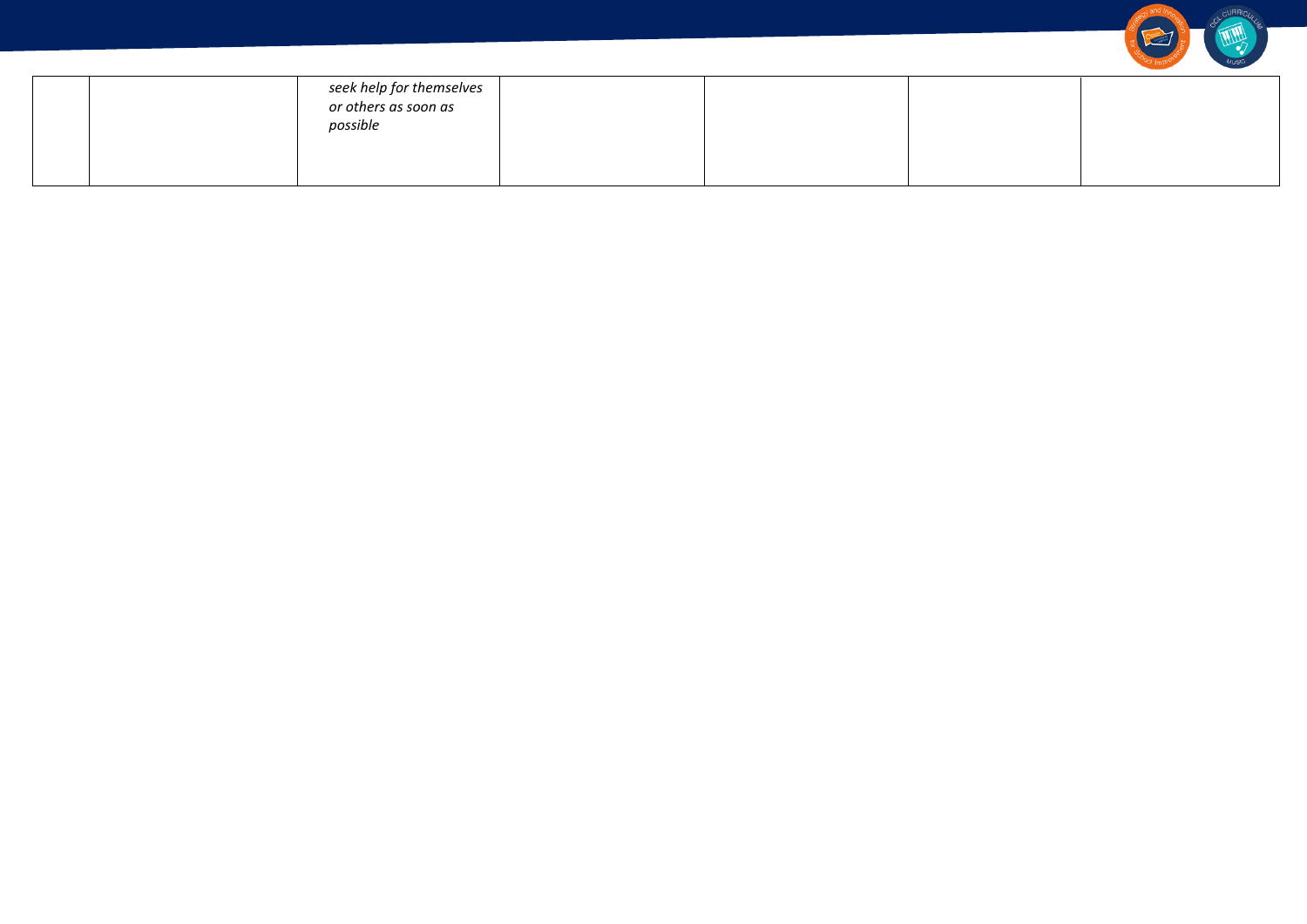

## **OCL Personal Development Curriculum: Long Term Plan Year 9**

In Year 9, the Personal Development focuses on CEIAG and employability as Year 9 is a key transition point into GCSEs and further education. This is a crucial opportunity to explore their options thoroughly at GCSE and Post-16 to enable students to make informed decisions during their GCSE options process. The curriculum continues to build upon the prior knowledge of Years 7 and 8 providing more depth in relation to physical health, for example, further detail on issues of alcohol but also introducing new aspects of physical health including STIs and consent. In Citizenship students explore how the criminal justice system works within the UK. In other areas, it examines themes in different circumstances, for example, mental health in relation to money management. The curriculum introduces money management as a stand-alone unit which seeks to provide an introduction to the basics of looking after finances but complements the employable me unit as well as providing vital life skills required for adulthood.

| <b>YEAR</b>  | <b>Autumn 1</b>                                                                                                                                                                                                                                                                                                                                                                                                                       | Autumn 2                                                                                                                                                                                                                                                                                                                                                                                                                                    | <b>Spring 1</b>                                                                                                                                                                                                                                                                                                                                                                                                                                                                                                                                                                                                                                                                    | <b>Spring 2</b>                                                                                                                                                                                                                                                                                                                                                                                                                                                                                                                                                                                                                              | <b>Summer 1</b>                                                                                                                                                                                                                                                                                                                                                                                                                                   | <b>Summer 2</b>                                                                                                                                                                                                                                                                                                      |
|--------------|---------------------------------------------------------------------------------------------------------------------------------------------------------------------------------------------------------------------------------------------------------------------------------------------------------------------------------------------------------------------------------------------------------------------------------------|---------------------------------------------------------------------------------------------------------------------------------------------------------------------------------------------------------------------------------------------------------------------------------------------------------------------------------------------------------------------------------------------------------------------------------------------|------------------------------------------------------------------------------------------------------------------------------------------------------------------------------------------------------------------------------------------------------------------------------------------------------------------------------------------------------------------------------------------------------------------------------------------------------------------------------------------------------------------------------------------------------------------------------------------------------------------------------------------------------------------------------------|----------------------------------------------------------------------------------------------------------------------------------------------------------------------------------------------------------------------------------------------------------------------------------------------------------------------------------------------------------------------------------------------------------------------------------------------------------------------------------------------------------------------------------------------------------------------------------------------------------------------------------------------|---------------------------------------------------------------------------------------------------------------------------------------------------------------------------------------------------------------------------------------------------------------------------------------------------------------------------------------------------------------------------------------------------------------------------------------------------|----------------------------------------------------------------------------------------------------------------------------------------------------------------------------------------------------------------------------------------------------------------------------------------------------------------------|
| 9            |                                                                                                                                                                                                                                                                                                                                                                                                                                       |                                                                                                                                                                                                                                                                                                                                                                                                                                             |                                                                                                                                                                                                                                                                                                                                                                                                                                                                                                                                                                                                                                                                                    |                                                                                                                                                                                                                                                                                                                                                                                                                                                                                                                                                                                                                                              |                                                                                                                                                                                                                                                                                                                                                                                                                                                   |                                                                                                                                                                                                                                                                                                                      |
| <b>Title</b> | <b>Self-Care</b><br>(money management)                                                                                                                                                                                                                                                                                                                                                                                                | Citizenship                                                                                                                                                                                                                                                                                                                                                                                                                                 | Self-Care<br>(Physical)                                                                                                                                                                                                                                                                                                                                                                                                                                                                                                                                                                                                                                                            | <b>Employable Me</b>                                                                                                                                                                                                                                                                                                                                                                                                                                                                                                                                                                                                                         | Self-Care                                                                                                                                                                                                                                                                                                                                                                                                                                         | <b>Employable Me</b>                                                                                                                                                                                                                                                                                                 |
|              | Describing what a<br>$\bullet$<br>budget is and explain the<br>importance of managing $ $<br>money effectively<br>Describing the difference<br>between debit and credit<br>cards, borrowing and<br>'good and bad' debt<br>Understanding payday<br>loans<br>Describing what tax and<br>National Insurance is and<br>the benefit for the<br>country and for citizens<br>Describing the impact<br>money may have on<br>mental health and | <b>Exploring why people</b><br>$\bullet$<br>commit crime?<br>Understanding the<br>criminal justice system<br><b>Exploring whether</b><br>youth crime is as<br>serious as the media<br>suggests.<br>Understanding the<br>role of the police in<br>the criminal justice<br>system including Stop<br>and Search<br>How does a criminal<br>$\bullet$<br>court work?<br>To be able to critically<br>$\bullet$<br>analyse whether<br>prison works | • The characteristics and benefits<br>of strong, positive relationships,<br>including mutual support, trust,<br>respect and equality<br>• Understand that people may be<br>attracted to someone<br>emotionally, romantically and<br>sexually; that people may be<br>attracted to someone of the<br>same sex or different sex to<br>them; that gender identity and<br>sexual orientation are different.<br>• Sources of support and<br>reassurance and how to access<br>them<br>• Understanding that consent is<br>freely given; that being<br>pressurised, manipulated or<br>coerced to agree to something is<br>not giving consent, and how to<br>seek help in such circumstances | • Describe the importance of<br>informed options at GCSE and<br>impact on future educational<br>decisions<br>• Describe the difference<br>between academic and<br>vocational qualifications<br>• Describe what an<br>apprenticeship is and the<br>levels of apprenticeships<br>explaining the kills and<br>industries that are available<br>• Describe and know where to<br>research good quality<br>apprenticeships and how to<br>effectively apply<br>• Describe what a T Level is an<br>explain the benefits of T Levels<br>for different career pathways<br>• Explain how to access and use $  \bullet  $<br>career pilot effectively to | To recognise that<br>there are laws<br>surrounding the use<br>of legal drugs and<br>that some drugs are<br>illegal to own, use<br>and give to others.<br>Understanding the<br>$\bullet$<br>factors that<br>contribute to young<br>people joining<br>gangs; the social,<br>legal and physical<br>consequences of<br>gang behaviours<br>including knife<br>crime, sexual<br>exploitation and<br>county lines<br>Strategies to<br>manage pressure to | Recap the skills and<br>$\bullet$<br>qualities<br>questionnaire from<br>Year 8 and consider<br>the consequences of a<br>weak skill set<br>Discuss and decide<br>the purpose of a<br>career e.g. making<br>lots of money, job<br>satisfaction<br>Describe and explain<br>$\bullet$<br>careers becoming<br>'portfolio' |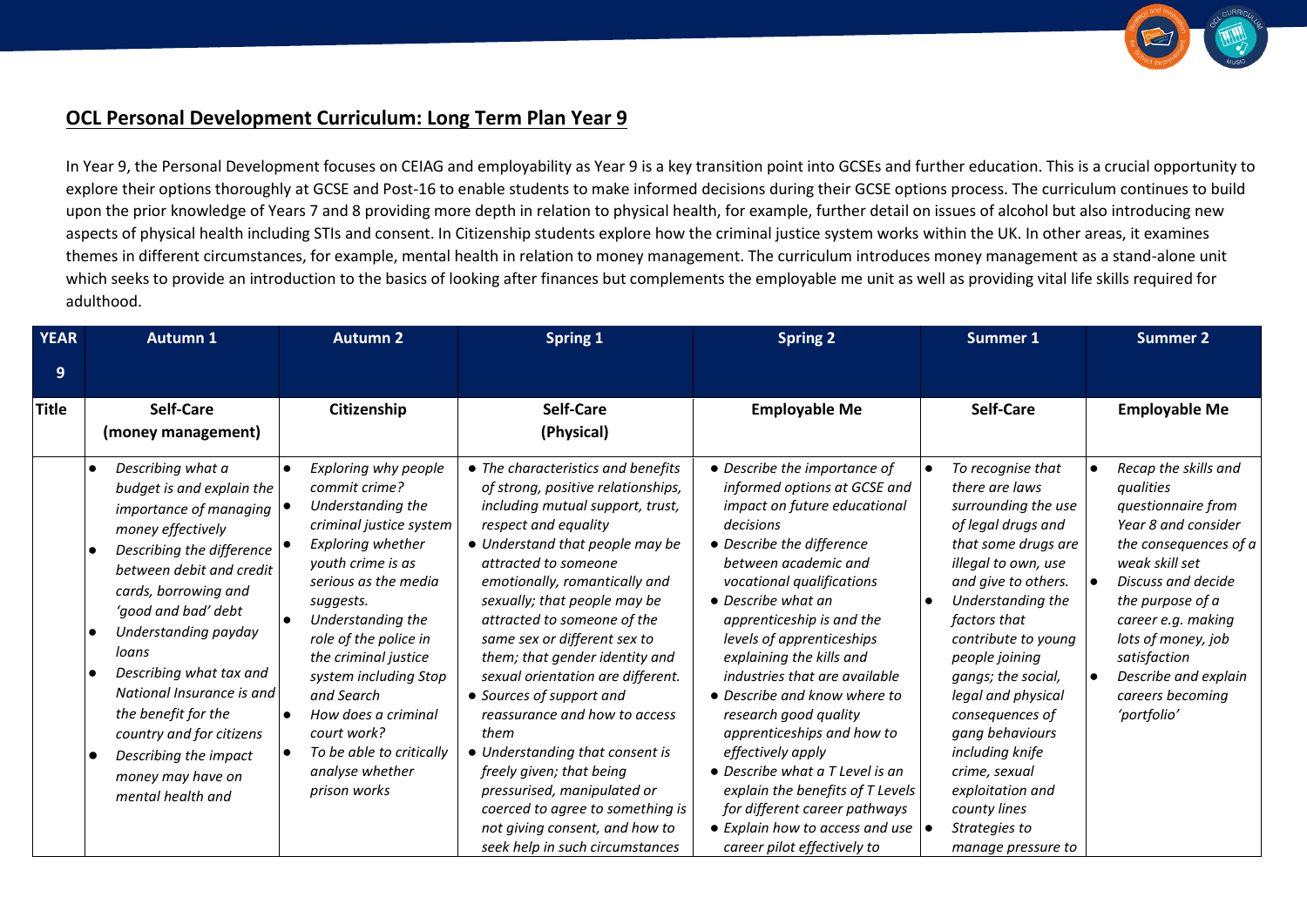| • What is consent? What is the<br>law around consent?                                                                                                                                                                                                                                                                                                                                                   | support with identifying                                               |                                                                                                                                                                                                  |
|---------------------------------------------------------------------------------------------------------------------------------------------------------------------------------------------------------------------------------------------------------------------------------------------------------------------------------------------------------------------------------------------------------|------------------------------------------------------------------------|--------------------------------------------------------------------------------------------------------------------------------------------------------------------------------------------------|
| • Understand the reasons for<br>delaying sexual activity<br>• Understanding how sexually<br>explicit material e.g.<br>pornography presents a<br>distorted picture of sexual<br>behaviours, can damage the way<br>people see themselves in<br>relation to others and negatively<br>affect how they behave towards<br>sexual partners<br>• Information about specific STIs,<br>their treatment and how to | careers and qualifications                                             | join a gang, exit<br>strategies and how<br>to access<br>appropriate support<br>Refresh on First Aid<br>including cardio-<br>pulmonary<br>resuscitation (CPR)<br>and the use of<br>defibrillators |
|                                                                                                                                                                                                                                                                                                                                                                                                         | reduce the risk of transmission<br>• the facts about the full range of |                                                                                                                                                                                                  |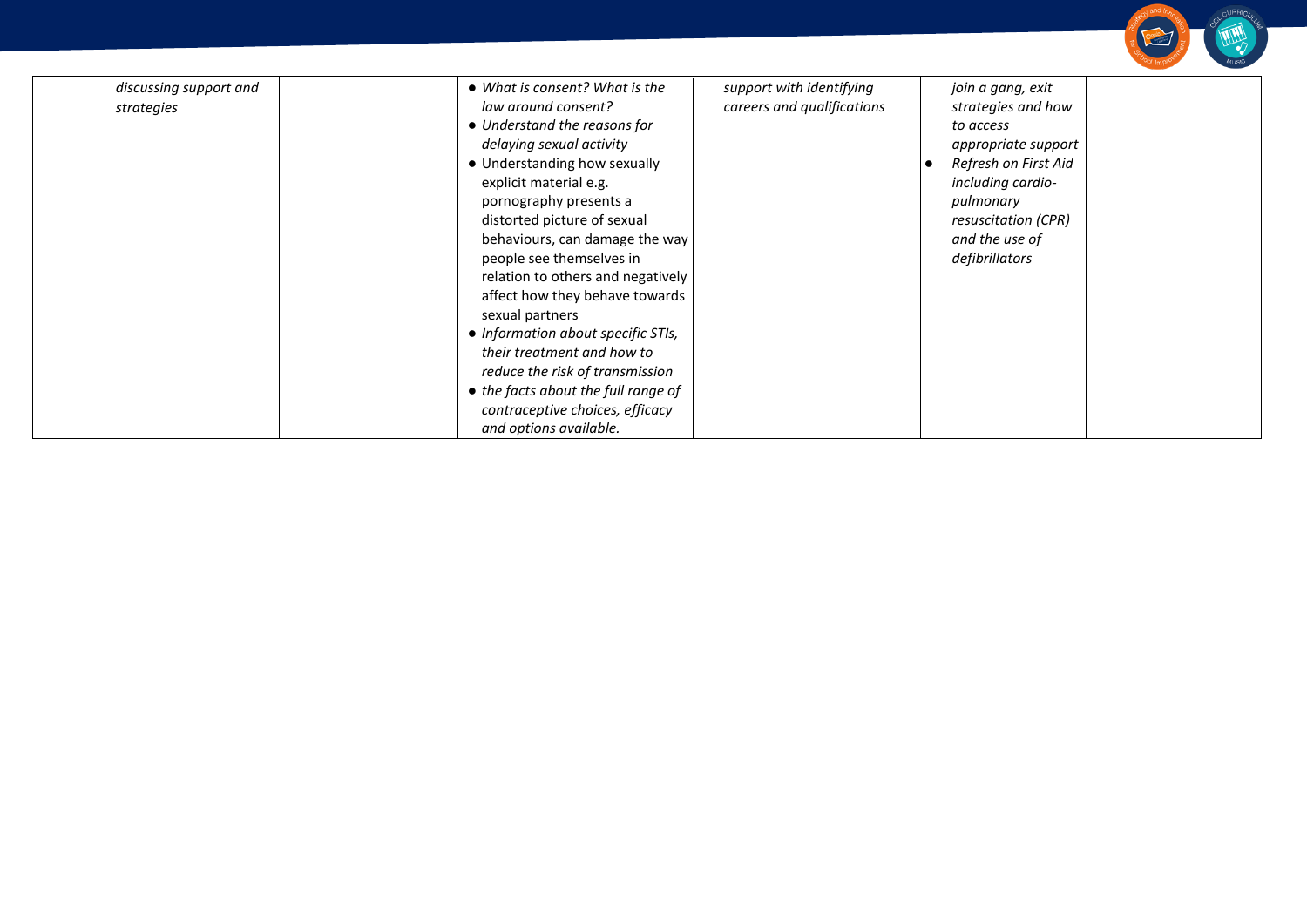

# **OCL Personal Development Curriculum: Long Term Plan Year 10**

In Year 10, the Personal Development focuses on three of the core concepts; love and relationships, employable me and mental wealth. These are crucial elements within KS4 that will support their movement into young adulthood. Mental wealth is a unit of focus moving into KS4 where the step up in curriculum and commitment to GCSEs can be a source of anxiety and stress. In ensuring that this is early in the academic year, it provides ample opportunity to continue to explore these themes through pastoral conversations, assemblies and parents' evenings. Employable me units are also early in the academic year to encourage students to start researching their further and higher education and provide the motivation to see the importance of their GCSEs and to make connections to the next phase of their education.

| <b>YEAR</b><br>10 | Autumn 1                 | <b>Autumn 2</b>                 | <b>Spring 1</b>           | <b>Autumn 2</b>        | <b>Spring 1</b> | Summer 1                |
|-------------------|--------------------------|---------------------------------|---------------------------|------------------------|-----------------|-------------------------|
| Title             | Love and Relationships I | Self-Care<br>(Money Management) | Love and Relationships II | <b>Employable Me I</b> | Citizenship     | <b>Employable Me II</b> |